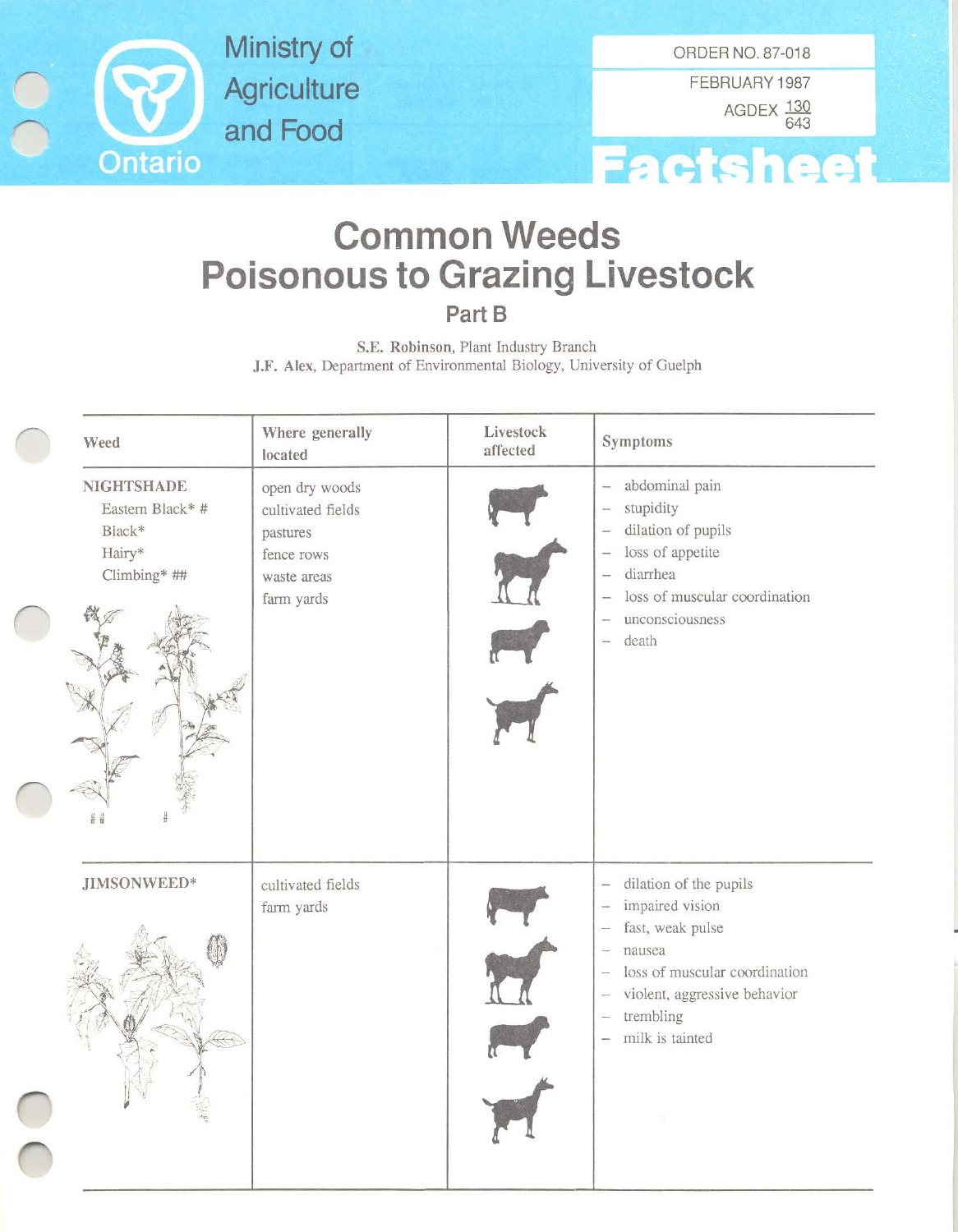| Weed                                                                         | Where generally<br>located                                                                  | Livestock<br>affected | Symptoms                                                                                                                                                                                                                                                                                                                                                                                              |
|------------------------------------------------------------------------------|---------------------------------------------------------------------------------------------|-----------------------|-------------------------------------------------------------------------------------------------------------------------------------------------------------------------------------------------------------------------------------------------------------------------------------------------------------------------------------------------------------------------------------------------------|
| MILKWEED*<br>Whorled*#<br>Common* ##                                         | dry open areas<br>pastures<br>around woods<br>roadsides<br>waste areas<br>cultivated fields |                       | loss of appetite<br>$\overline{\phantom{a}}$<br>constipation<br>$\overline{\phantom{a}}$<br>drooling<br>÷<br>excitable<br>$\overline{\phantom{m}}$<br>difficult breathing<br>$\hspace{0.02in}$<br>rapid, weak pulse<br>$\frac{1}{2}$<br>convulsions<br>$\sim$<br>death<br>$\overline{\phantom{a}}$                                                                                                    |
| #                                                                            |                                                                                             |                       | - persistent colic                                                                                                                                                                                                                                                                                                                                                                                    |
| <b>COCKLE</b><br>Purple Cockle* #<br>Cow cockle* ##<br>Bouncingbet *<br>$\#$ | pastures<br>cultivated fields<br>roadsides<br>waste areas                                   |                       | restlessness<br>$\overline{\phantom{0}}$<br>grinding of teeth<br>$\overline{\phantom{m}}$<br>drooling<br>≕<br>colic<br>$\frac{1}{2}$<br>diarrhea<br>$\overline{\phantom{a}}$<br>rapid breathing<br>$\sim$<br>weak pulse<br>$\overline{\phantom{m}}$<br>coma<br>m<br>death<br>$\qquad \qquad \longleftarrow$                                                                                           |
| <b>LAUREL</b><br>Sheep<br>Pale or bog #                                      | bogs<br>wet evergreen woods                                                                 |                       | drooling<br>$\overline{\phantom{m}}$<br>watery eyes<br>$\sim$<br>runny nose<br>$\overline{\phantom{m}}$<br>vomiting<br>$\overline{\phantom{a}}$<br>complete or partial blindness<br>$\overline{\phantom{a}}$<br>drowsiness<br>$\overline{\phantom{a}}$<br>convulsions<br>$\longrightarrow$<br>paralysis<br>$\longrightarrow$<br>coma<br>$\overline{\phantom{a}}$<br>death<br>$\overline{\phantom{a}}$ |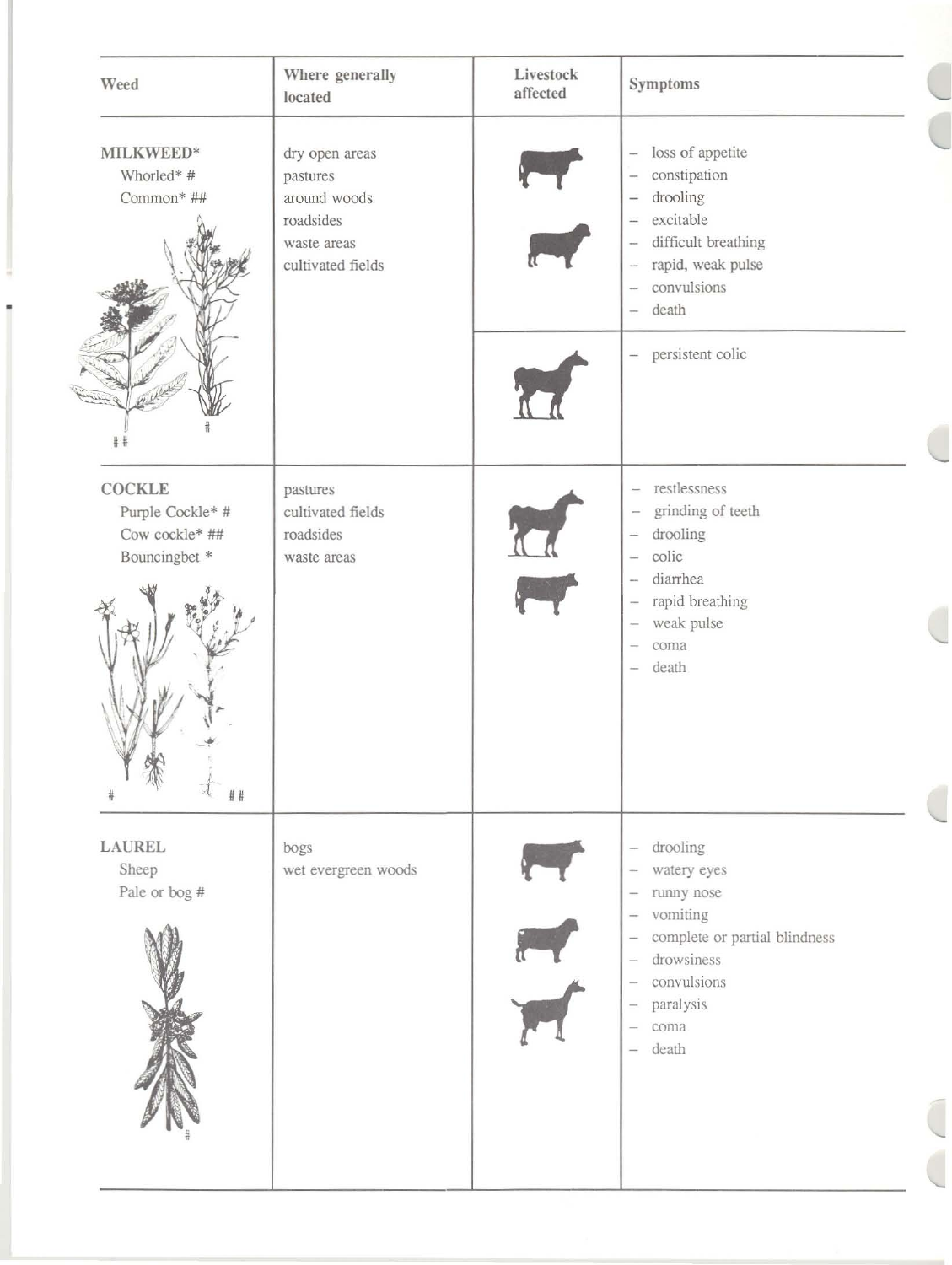| Weed                             | Where generally<br>located                                              | Livestock<br>affected | Symptoms                                                                                                                                                                                                                                                                                                                                                          |
|----------------------------------|-------------------------------------------------------------------------|-----------------------|-------------------------------------------------------------------------------------------------------------------------------------------------------------------------------------------------------------------------------------------------------------------------------------------------------------------------------------------------------------------|
| TANSY RAGWORT*                   | pastures<br>hayfields<br>waste areas<br>roadsides                       |                       | nervousness<br>-<br>chills<br>$\overline{\phantom{a}}$<br>pale mucous membranes<br>$\overline{\phantom{0}}$<br>loss of coat lustre<br>strong, rapid pulse<br>$\overline{\phantom{0}}$<br>high temperature<br>$\overline{\phantom{m}}$<br>staggering gait<br>$\overline{\phantom{0}}$<br>weakness<br>$\overline{\phantom{a}}$<br>death<br>$\overline{\phantom{a}}$ |
| SPURGE*<br>$Cypress*$ #<br>Leafy | cultivated fields<br>waste areas<br>roadsides                           |                       | contact with sap<br>- causes inflammation of skin<br>eating causes<br>$-$ diarrhea<br>$-$ vomiting<br>- swelling around mouth and eyes<br>- abdominal pains<br>- muscle tremors<br>- sweating<br>- tainted milk has reddish colour, bitter<br>taste                                                                                                               |
| <b>WHITE</b><br><b>SNAKEROOT</b> | wooded areas<br>persists after woods are<br>thinned out<br>stream banks |                       | depression<br>$\overline{\phantom{a}}$<br>inactivity<br>$\qquad \qquad$<br>arched body<br>hind feet placed close together<br>$\overline{\phantom{a}}$<br>excessive salivation<br>$\overline{\phantom{a}}$<br>nasal discharge<br>$\equiv$<br>nausea<br>$\qquad \qquad -$<br>rapid, labored breathing<br>$\overline{\phantom{a}}$                                   |
|                                  |                                                                         |                       | above, except sheep stand with legs<br>$\overline{\phantom{0}}$<br>apart                                                                                                                                                                                                                                                                                          |